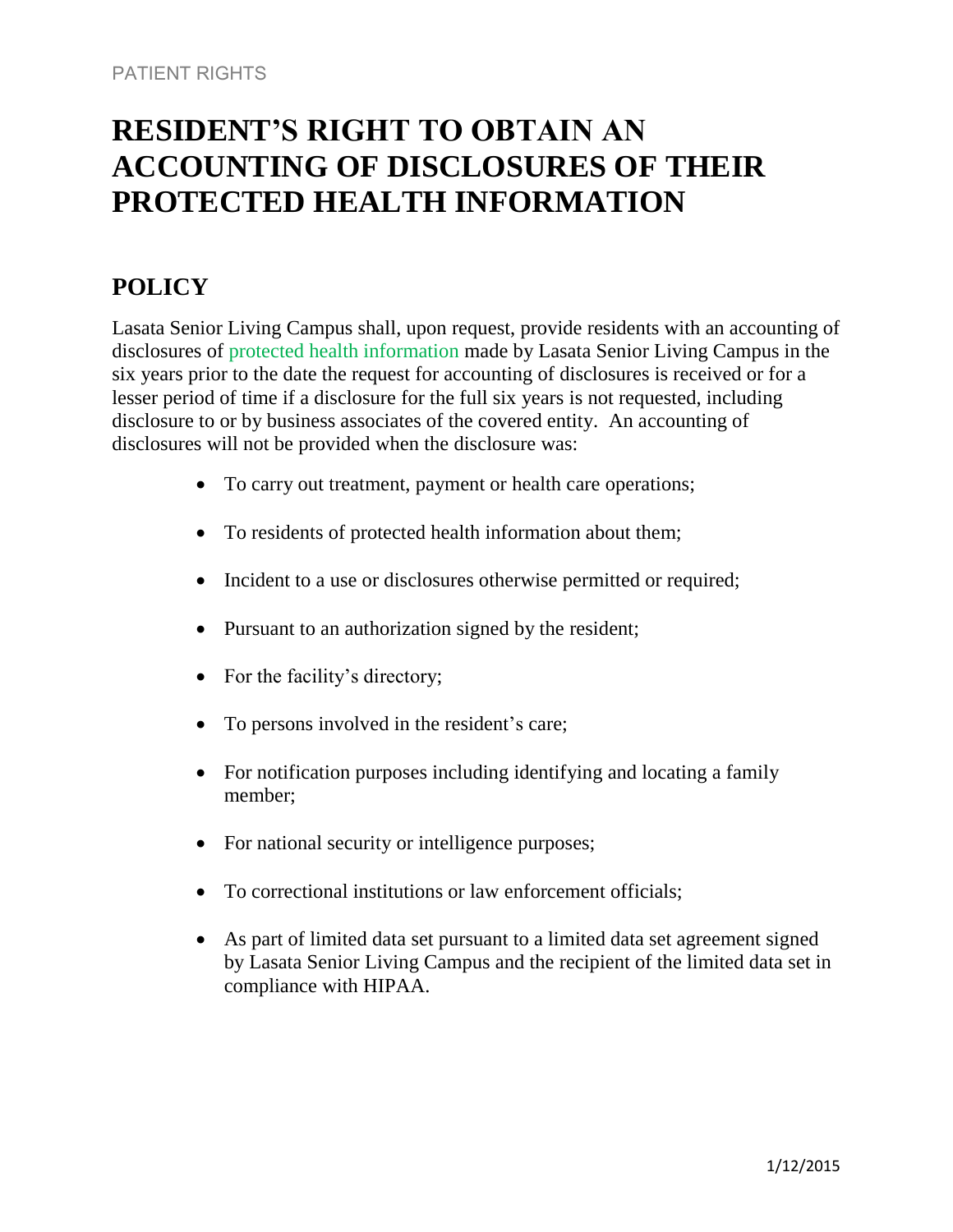## **PROCEDURE**

#### **INSTRUCTIONS FOR REQUESTS FOR ACCOUNTING OF DISCLOSURES OF PROTECTED HEALTH INFORMATION**

- The Lasata Senior Living Campus' notice of Privacy shall advise residents of their right to receive an accounting of disclosures of their protected health information.
- A request by a resident for an accounting of disclosures of protected health information may be made orally or in writing. The form titled REQUEST FOR ACCOUNTING OF DISCLOSURES is available to residents for this purpose at Lasata Senior Living Campus' Reception Desk and online at [www.lasatacampus.com.](http://www.lasatacampus.com/) If the request is made orally, it shall be documented by a staff member on the REQUEST FOR ACCOUNTING OF DISCLOSURES form.
- A request for Accounting of Disclosures shall be mailed or delivered to Medical Records Office, Lasata Senior Living Campus, W76 N677 Wauwatosa Rd, Cedarburg, WI 53012.

### **INSTRUCTIONS FOR PROCESSING REQUESTS FOR ACCOUNTING OF DISCLOSURES OF PROTECTED HEALTH INFORMATION**

- Requests for accounting of disclosures shall be date stamped and submitted to the Medical Records Office for processing.
- Lasata Senior Living Campus will provide a written accounting of disclosures for the previous six years, or a shorter period of time if indicated in the request, that includes all of the following:
	- 1. The date of the disclosure;
	- 2. The name of the entity or person who received the protected health information and the address of such entity or person;
	- 3. A brief description of the protected health information disclosures; and
	- 4. A brief statement of the purpose of the disclosure that reasonably informs the resident of the basis for the disclosure or, in lieu of such statement, a copy of a written request for a disclosure.
	- 5. If multiple disclosures of protected health information has been provided to the same resident or entity for the single purpose of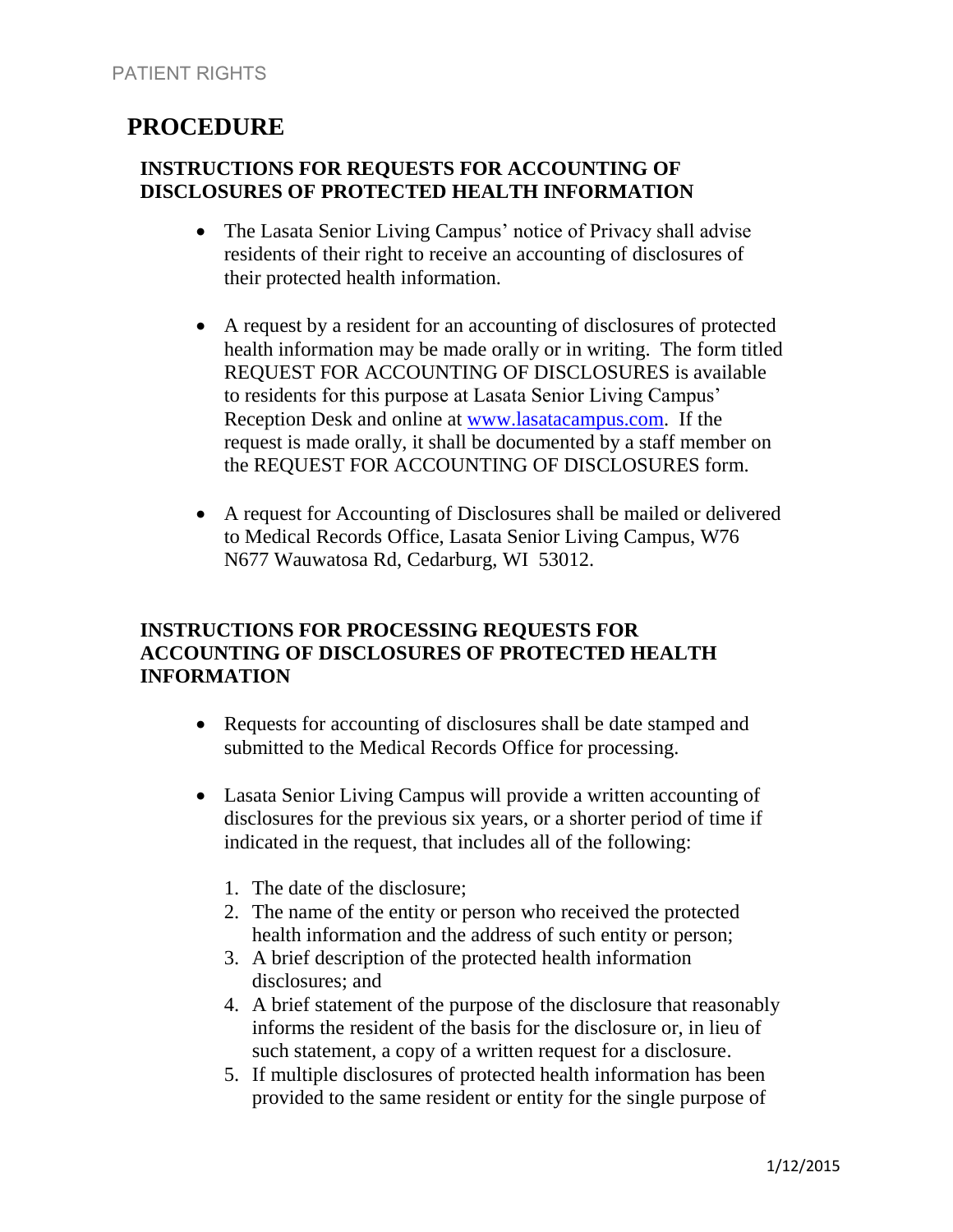determining Lasata Senior Living Campus' compliance with HIPAA regulations or for disclosures for which an authorization or opportunity to agree or object to disclosure is not required\*, Lasata Senior Living Campus may limit the accounting of disclosures to providing the information required to be disclosed for the first disclosure, the frequency, periodicity or number of disclosures made during the accounting period and the date of the last such disclosure during the accounting period.

\*Disclosures for which an authorization or opportunity to agree or object to disclosure is not required include: 1) those required by law, 2) for public health activities, 3) regarding victims of abuse, neglect or domestic violence, 4) health oversight activities, 5) for judicial and administrative proceedings, 6) for law enforcement purposes, 7) regarding decedents, 8) for cadaveric organ, eye or tissue donation purposes, 9) research purposes, 10) to avert a serious threat to health or safety, 11) for specialized government functions and 12) workers' compensation.

- Lasata Senior Living Campus must act on a resident's request for an accounting no later than 60 days after receipt of such a request, as follows:
	- 1. Provide the resident with the accounting requested; or
	- 2. If unable to provide the accounting within 60 days, Lasata Senior Living Campus may extend the time to provide the accounting by one extension of 30 days, provided that:
		- Within the 60 day time limit, Lasata Senior Living Campus provides the resident with a written statement of the reasons for the delay and the date by which they will provide the accounting.
- The first request for an accounting by a resident in any 12 month period shall be provided without charge. For each subsequent request for an accounting by the same resident within a 12 month period, Lasata Senior Living Campus will impose a cost-based fee and will inform the resident in advance of the fee to provide the resident an opportunity to withdraw or modify their request for a subsequent accounting to avoid or reduce the fee.
- Lasata Senior Living Campus will maintain for six years documentation of: